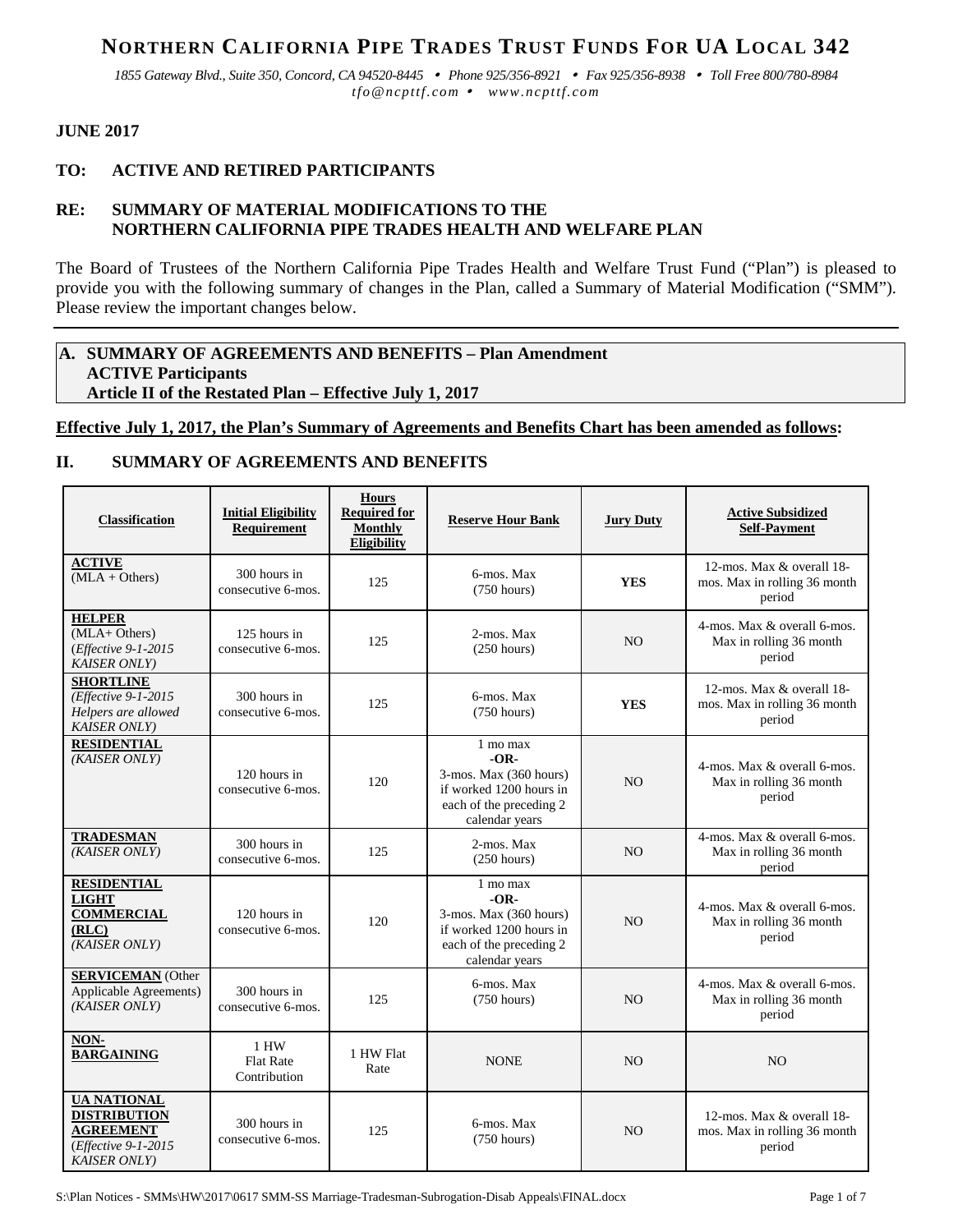#### **B. ELIGIBILITY RULES – Plan Amendment RESERVE HOUR BANK FOR NEW TRADESMAN AND SERVICEMAN WORKING UNDER THE REFRIGERATION AND AIR CONDITIONING AGREEMENT AND FOOD STORE ADDENDUM AND OTHER APPLICABLE HEATING & AIR CONDITIONING AGREEMENTS ACTIVE Participants Article III, Section A(2)(d)3 of the Restated Plan – Effective July 1, 2017**

**Effective with May 2017 hours for July 1, 2017, eligibility, the Plan has been amended to eliminate granting of a one month hour bank after initially working 800 hours and an additional one month after working 1600 hours and, instead, allow a two (2) month Reserve Hour Bank for New Tradesman and Serviceman working under the Refrigeration and Air Conditioning Agreement and Food Store Addendum, and Other Applicable Heating and Air Conditioning Agreements.**

**d. Tradesman and Serviceman Working Under the Refrigeration and Air Conditioning Agreement and Food Store Addendum and Other Applicable Heating & Air Conditioning Agreements**.

**The following provision(s) apply to New Tradesman and/or Serviceman hired on or after January 1, 2014, working under the Refrigeration and Air Conditioning Agreement and Food Store Addendum:**

3. Effective with May 2017 hours (July 2017 eligibility), New Tradesman and Other Applicable Employees, who have not already been granted the two (2) month Reserve Hour Bank, will have any hours reported in excess of 125 hours in a month banked in the Participant's Reserve Hour Bank. A Participant may accumulate excess hours up to a maximum of 250 hours or two (2) months in his/her Reserve Hour Bank. Existing Tradesman and Existing Other Applicable Employees are entitled to keep their existing hour banks; however, once an Existing Tradesman or Existing Other Applicable Employee has used and reduced his/her Reserve Hour Bank to two (2) months, the new two (2) month maximum will apply.

## **C. RETIREE HEALTH AND WELFARE PLAN – Plan Amendment SURVIVING SPOUSE/DEPENDENT COVERAGE RETIRED Participants Article XIII, Section A.7. of the Restated Plan – Effective June 1, 2017**

**Effective June 1, 2017, the Plan's Surviving Spouse and Dependent Coverage rules have been amended to eliminate reference to one additional month being allowed at the Retiree rate and to require a one (1) year marriage requirement in order for a Spouse to qualify for Surviving Dependent Coverage.**

**7. Surviving Spouse/Dependent Coverage:** When a Retiree (who meets all the Retiree Health and Welfare eligibility requirements) passes away and the Surviving Spouse/Dependent is eligible for and elects Surviving Dependent Health and Welfare Benefits (which are the same as Retiree Health and Welfare Benefits), the Plan provides for continued coverage for eligible Dependents at the Surviving Dependent Coverage monthly premium rate effective the month after the Retired Participant passes away.

**EXAMPLE:** A Retiree passes away on June 5, 2017. The Surviving Dependent of the Retiree chooses to elect Surviving Dependent Coverage. Effective July 1, 2017, the Surviving Dependent will pay the Surviving Dependent monthly premium rate. Monthly premiums are subject to increase at any time at the discretion of the Board of Trustees without a formal Plan Amendment.

Effective June 1, 2017, in addition to other eligibility requirements in this section, a Surviving Dependent Spouse must be married to the Participant for at least one (1) year prior to the Retiree's death in order to continue Surviving Spouse Coverage under the Plan.

If the Retired Participant's Surviving Spouse (who was married to the Participant for at least one year prior to the Participant's death) and/or Surviving Dependent Child(ren) were eligible and enrolled as Dependents under the Participant's Retiree Health and Welfare Plan at the time of the Participant's death, the Surviving Spouse and/or Surviving Dependent Child(ren) may continue coverage offered at rates determined by the Board or Trustees. Surviving Spouses who remarry lose coverage immediately (effective the date of the marriage). The new Spouse and/or any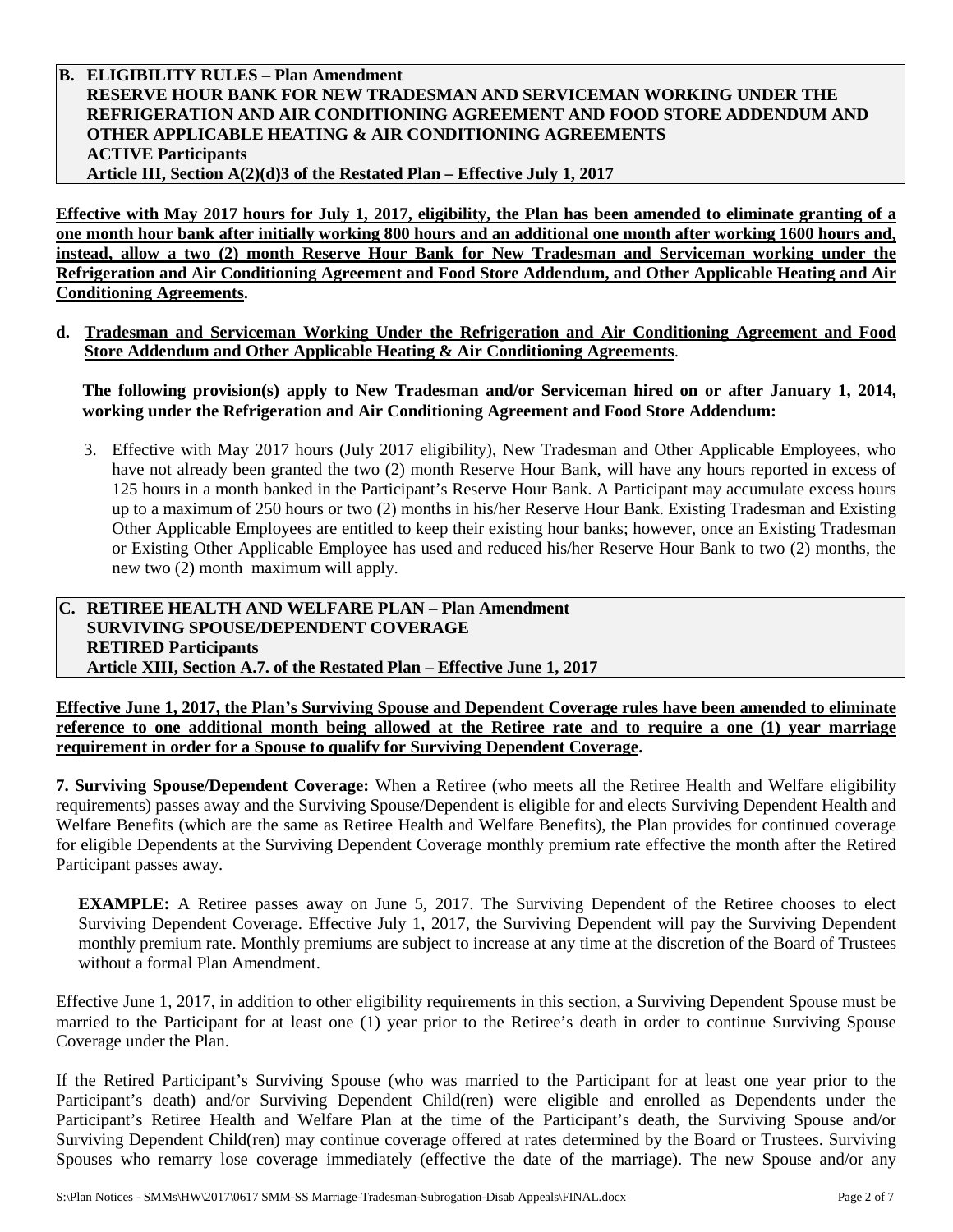newborn child(ren) and/or stepchild(ren) from the new marriage are also excluded from Retiree Health and Welfare Benefits. In addition, any Surviving Dependent Child(ren) would only be eligible to continue coverage providing that they continue to meet all other Plan requirements for Dependent Child(ren) including age requirements. Please refer to Article VII, Sections D, E, F and G. **Please be aware that for Surviving Dependent Child(ren), when reviewing the Eligibility Requirements Section, the term "Participant" should be substituted with either "Surviving Natural Parent" or "Legal Guardian", whichever is applicable.** 

Surviving Spouse and/or Dependent Child(ren) Continuation of Coverage as described above is provided in lieu of COBRA continuation coverage. **Refer to Article XI COBRA Continuation Coverage**. As a result, please be aware that if a Surviving Spouse and/or Dependent Child(ren) no longer qualify for this Continuation of Coverage and have been covered for 36 or more months, COBRA benefits would not be available. However, if a Surviving Spouse and/or Dependent Child(ren) lose eligibility but have been covered for less than 36 months, the Surviving Spouse and/or Dependent Child(ren) would be eligible to continue coverage under COBRA for a total period not to exceed 36 months (including months of coverage purchased under Surviving Spouse/Dependent coverage).

If the Surviving Spouse and/or Dependent Child(ren) have alternate coverage at the time he/she is eligible for the Continuation of Coverage, he/she may choose to delay the Retiree Health and Welfare coverage until termination of the alternate coverage, provided that he/she notifies the Trust Fund Office in writing within a reasonable time prior to the other coverage's termination date and subject to proof of such termination of other coverage.

If the Participant's Surviving Spouse and/or Dependent Child(ren) owes any amount to the Plan as a result of the Participant having enrolled and/or maintained an ineligible Dependent in the Plan and fails to repay such amount irrespective of whether such amount was discharged in U.S. Bankruptcy Court or any other Court, then the Surviving Spouse and/or Dependent Child(ren) do not qualify for Surviving Spouse/Dependent Health and Welfare Benefits.

## **A Surviving Spouse and/or Surviving Dependent Child(ren) of a deceased Active Participant may be offered Surviving Dependent Continuation Coverage under the Retiree Health and Welfare Plan providing the deceased Participant met ALL of the following requirements:**

- 1. The Surviving Dependent Spouse and/or Surviving Dependent Child(ren) were eligible for Pre-Retirement Death Benefits under the Pension Plan at the time of the Active Participant's death; **and**
- 2. If the Surviving Dependent is a Dependent Spouse, the Spouse was married to the Participant for at least one (1) year prior to the Active Participant's death; **and**
- 3. The Surviving Dependent Spouse and/or Surviving Dependent Child(ren) were eligible and enrolled as Dependents under the Participant's Active Health and Welfare Plan at the time of the Participant's death; **and**
- 4. The Surviving Dependent(s) meets the Plan definition of an eligible Dependent(s) under the Retiree Health and Welfare Plan (Article VII); however, no Domestic Partner coverage is available; **and**
- 5. At the time of the Participant's death he/she had accrued a minimum of at least ten (10) years of Benefit Credits and ten (10) years of Vesting Credits, exclusive of Pro Rata Reciprocal Credits, without a Permanent Break in Service under the Northern California Pipe Trades Pension Plan; **and**
- 6. The Participant had Active eligibility through hours worked, Reserve Hour Bank, or Active Subsidized Self-Payments (excluding COBRA payments) under the Northern California Pipe Trades Health and Welfare Active Plan for at least 12 of the last 18 consecutive months immediately preceding his/her month of death in a classification requiring contributions to the Retiree Health and Welfare Plan; **and**
- 7. The Participant worked at least 1000 hours in Covered Employment during the 36 months immediately preceding the Participant's month of death; **and**
- 8. The Participant was a member in good standing with UA Local 342 at the time of his/her death.

# **D. GENERAL PROVISIONS – Plan Amendment SUBROGATION RIGHTS/THIRD PARTY LIABILITY ACTIVE and RETIRED Participants Article XXI, Section K of the Restated Plan – Effective January 1, 2016**

**Effective January 1, 2016, the Plan's Third Party Liability/Subrogation Rules have been amended to clarify that it has always been the Board of Trustees intent that the Plan has the first right of subrogation and the Plan's right to subrogation, reimbursement, and restitution are in no way limited or affected by any doctrines limiting its rights.**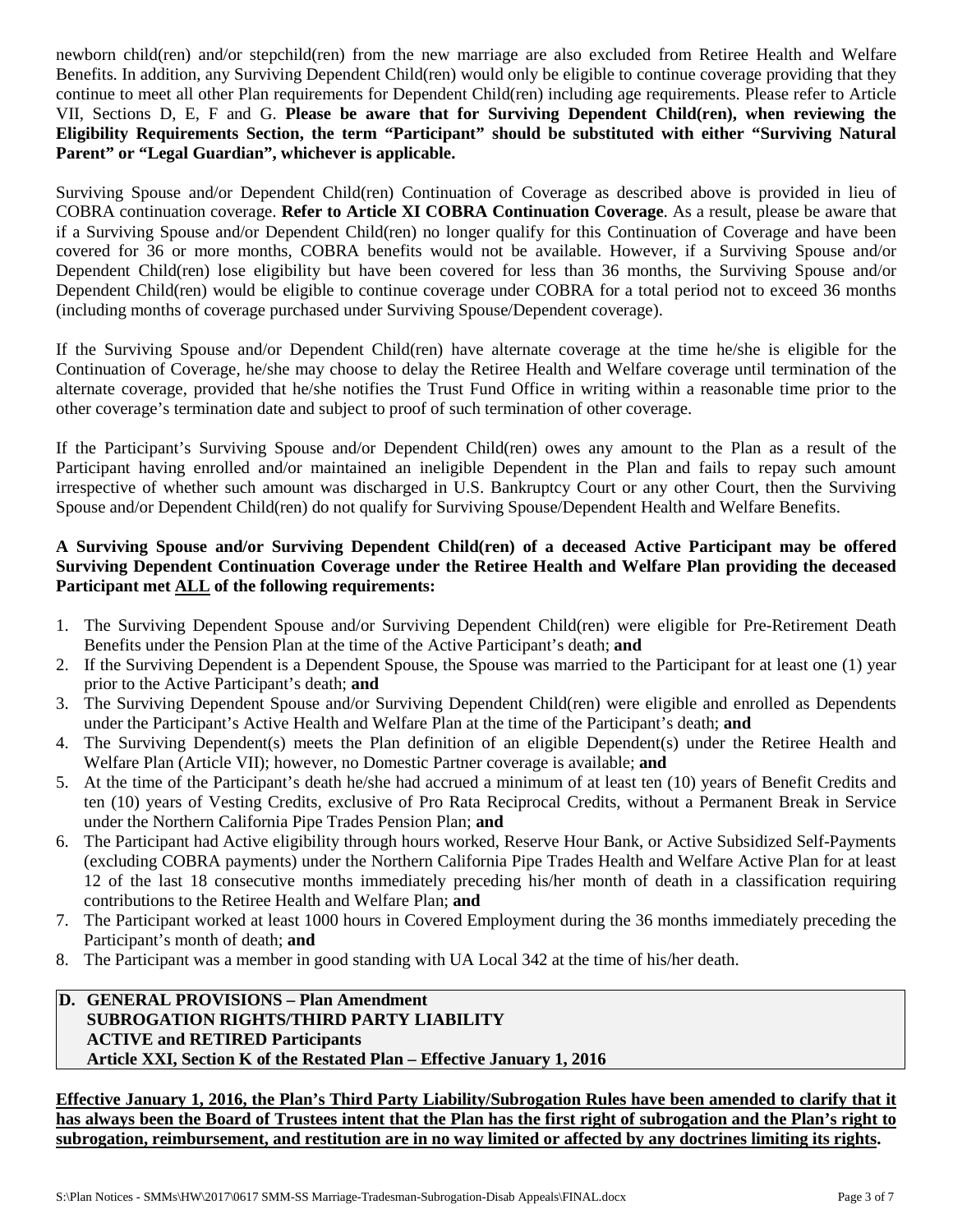#### **K. SUBROGATION RIGHTS/THIRD PARTY LIABILITY**

#### **The subrogation Third Party Liability Provision in the applicable Evidence of Coverage booklet for Kaiser or Blue Shield will apply to claims covered by such PPO or HMO. This provision applies to any other benefits provided under this Plan.**

This Plan does not cover any illness, injury, disease or other condition for which a third party is or may be liable or legally responsible by reason of negligence, an intentional act or breach of any legal obligation on the part of that third party.

Charges incurred by a Participant or Dependent for which a Third Party is liable or responsible are not covered charges under any benefits provided in this Plan; however, payments on otherwise eligible expenses might be advanced to an otherwise eligible Participant or Beneficiary, if the conditions of this section are met.

In requesting any advances from the Plan on account of an illness, injury, or other condition for which a third party (or their respective insurers) may be liable or legally responsible, you and your Dependent must agree that as a condition precedent to being advanced any Plan benefits, you and your Dependent will notify the Trust Fund Office within 30 days if any claims incurred under the Plan are the result of an accident, injury, disease or other condition for which a third party is or MAY BE liable or legally responsible, by reason of negligence, an intentional act or breach of any legal obligation on the part of that third party. You must furnish any information or assistance and execute any documents that the Board of Trustees or the Board's delegate may require or request to facilitate enforcement of their rights under this Section and take no action that may prejudice or interfere with the Plan's rights under this Section.

Participants are required to reimburse the Plan immediately for any proceeds received by way of a court judgment, settlement or otherwise (including receipt of proceeds under any uninsured motorists coverage or other insurance) arising out of any claims for damages by the individual or his heirs, parents, or legal guardians, to the extent of the payments made or to be made by the Plan for which the third party may be responsible. Any Participant and/or a Dependent who accepts payments from the Plan agrees that by doing so he/she is making a present assignment of his or her rights against such third party to the extent of the payments made by the Plan. These rules are automatic, but the Plan may require that any Participant sign an Agreement to Reimburse and/or Assignment of Recovery in such form or forms as the Plan may require.

Any Participant and/or Dependent who refuses to sign an Agreement to Reimburse and/or Assignment of Recovery in a form satisfactory to the Plan shall not be eligible for Plan benefit payments related to the injury involved. Any Participant and/or Dependent who receives benefits and later fails to reimburse the Plan as set forth above will be ineligible for any future Plan benefit payments until the Plan has withheld an amount equal to the amount which the Participant has failed to reimburse, including reasonable interest in such unpaid funds.

The Plan is entitled to a first priority recover for the full amount of Covered Charges it has paid or may pay for the injury or illness of a Covered Person that are related to the Third Party Claim. As a condition of receiving benefits under the Plan, the Covered Person grants specific and first rights of subrogation, reimbursement and restitution to the Plan. Such rights shall come first and are not adversely impacted in any way by: (a) the extent to which the Covered Person recovers his/her full damages and/or attorneys' fees; or (b) how such recovery may be itemized, structured, allocated, denominated, or characterized; e.g., without regard to any characterization as a recovery for such matters as lost wages, damages, attorneys' fees, etc. rather than for medical expenses, the type of property or the source of the recovery, including any recovery from the payment or compromise of a claim (including an insurance claim), a judgment or settlement of a lawsuit, resolution through any alternative dispute resolution process (including arbitration), or any insurance (including insurance on the Covered Person, no-fault insurance, or uninsured and/or underinsured motorist coverage).

Such reimbursement, restitution and subrogation rights shall extend to any property (including money) that is directly or indirectly in any way related to the Plan benefits. Without in any way limiting the preceding, the Covered Person agrees to subrogate the Plan to any and all claims, causes of action, or rights that the Covered Person has or that may arise against any person, corporation, and/or other entity who has or who may have caused, contributed to and/or aggravated the injury or condition for which the Covered Person claims an entitlement to benefits under the Plan, and to any claims, causes of action, or rights the Covered Person may have against any other no-fault coverage, uninsured and/or underinsured motorist coverage, or any other insurance coverage or fund.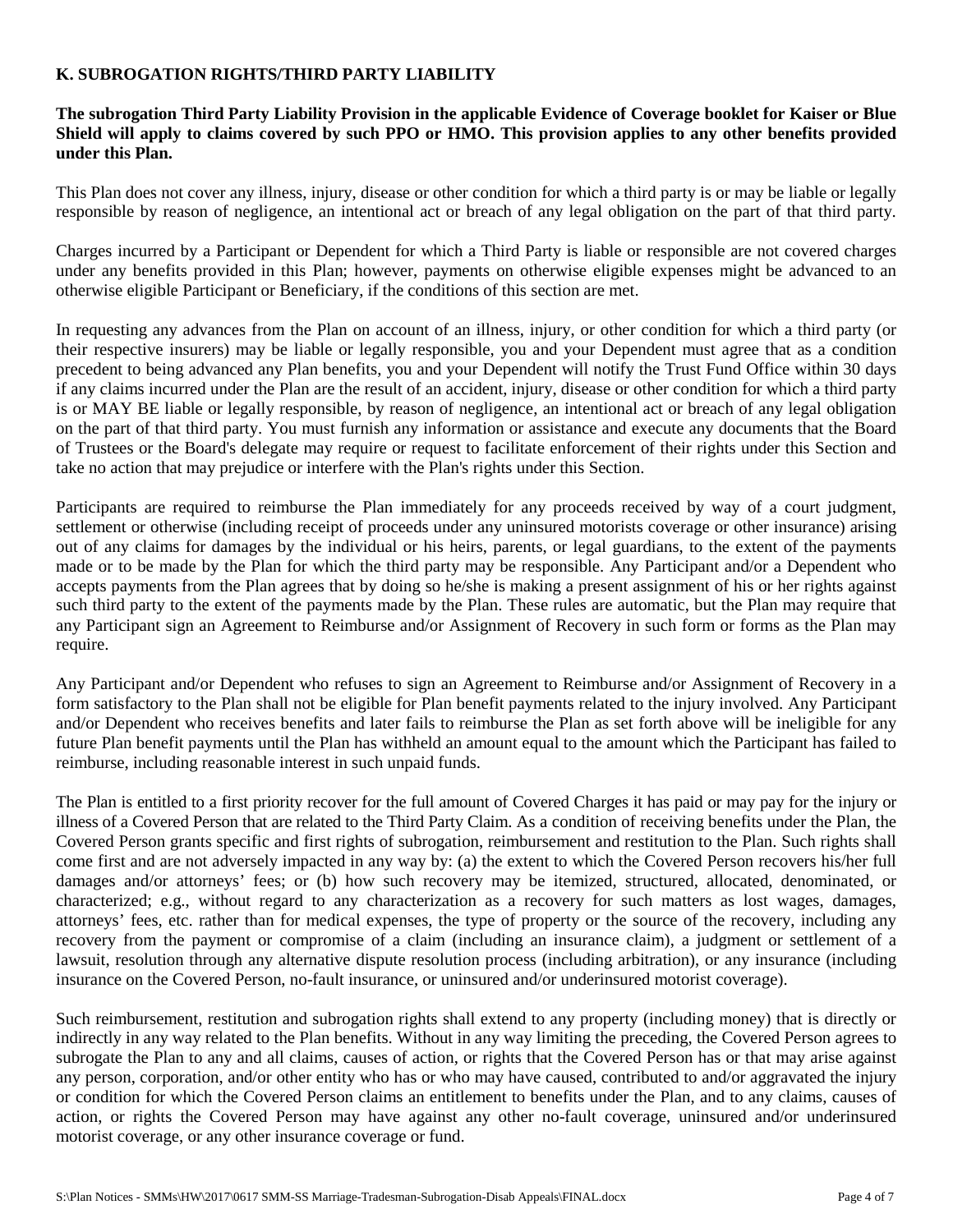The Plan's right to subrogation, reimbursement, restitution, to a lien, and as a beneficiary of a constructive trust shall in no way be affected, reduced, compromised, or eliminated by any doctrines limiting its right (equitable or otherwise, whether established at common law or statute) such as the make-whole doctrine, collateral source, contributory or comparative negligence, the common fund doctrine, or any other defense.

By accepting payments from the Plan, any Participant and/or Dependent agrees that the Plan may intervene in any legal action brought against the third party or any insurance company, including the Participant's own carrier for uninsured motorists' coverage. By accepting payments from the Plan, the Participant and/or Dependent agrees that a lien shall exist in favor of the Plan upon all sums of money recovered by the Participant and/or Dependent against the third party. The lien may be filed with the third party, the third party's agents, or the court. The Participant and/or Dependent shall do nothing to prejudice the Plan's rights as described above without the Plan's written consent. The Plan's claim shall be a

lien on said recovery and attach to the recovery or any tangible property that the recovery may be transmuted to. The Covered Person also agrees that until such lien is completely satisfied, the holder of any such property (whether the Covered Person, his/her attorney, an account or trust set up for the Covered Person's benefit, an insurer, or any other holder) shall hold such property as the Plan's constructive trustee. As such, the constructive trustee agrees to immediately pay over such property to or on behalf of the Plan pursuant to its direction to the extent necessary to satisfy the equitable lien.

If the Participant and/or Dependent settles or compromises a third party liability claim in such a manner that the Plan is reimbursed in an amount less than its lien, or which results in a third party or its insurance carrier being relieved of any future liability for medical costs, then the Participant and/or Dependent shall receive no further benefits from the Trust in connection with the medical condition forming the basis of the third party liability claim unless the Board of Trustees or its duly authorized representative has previously approved the settlement or compromise in writing, as one which is not unreasonable from the standpoint of the Trust.

## **E. CLAIMS AND APPEAL PROCEDURE – Plan Amendment ACTIVE and RETIRED Participants Article XXIV, Section B.2.e.; Section B.2.g.; and Section B.3.f. of the Restated Plan – Effective January 1, 2018**

# **Effective January 1, 2018, the Plan's Claims and Appeal Procedure for Disability Claims has been updated to comply with recent Department of Labor regulations.**

**e. Disability Claim.** A Disability Claim must be submitted to the Trust Fund Office within 90 days after the date of the onset of the disability. The Plan will make a decision on the Disability Claim and notify the Participant of the decision within 45 days after receipt of the Claim by the Trust Fund Office. If the Plan requires an extension of time due to matters beyond the control of the Plan, the Trust Fund Office will notify Participant of the reason for the delay and the date by which the Plan expects to render a decision. This notification will occur before the expiration of the initial 45-day period. The notice of extension will explain the standards on which entitlement to a benefit is based, the unresolved issues that prevent a decision on the claim, and the additional information needed to resolve those issues.

A decision will be made within 30 days of the time the Plan notifies the Participant of the delay. The period for making a decision may be delayed an additional 30 days, provided the Plan notifies the Participant, prior to the expiration of the first 30-day extension period, of the circumstances requiring the extension and the date as of which the Plan expects to render a decision.

If an extension is needed because the Plan needs additional information from the Participant, the extension notice will specify the information needed. If the information is not provided within the 45-day period, the Claim will be denied. During the 45-day period in which the Participant is allowed to supply additional information, the normal period for making a decision on the Claim will be suspended. The period for making the determination is suspended from the date of the extension notice until the earlier of: (1) 45 days from the date of the notification; or (2) the date the Participant responds to the request. Once the Participant responds to the Plan's request for the information, the Participant will be notified of the Plan's decision on the Claim within 30 days.

For Disability Claims, the Plan reserves the right to have a Physician examine the claimant (at the Plan's expense) as often as is reasonable while a claim for benefits is pending.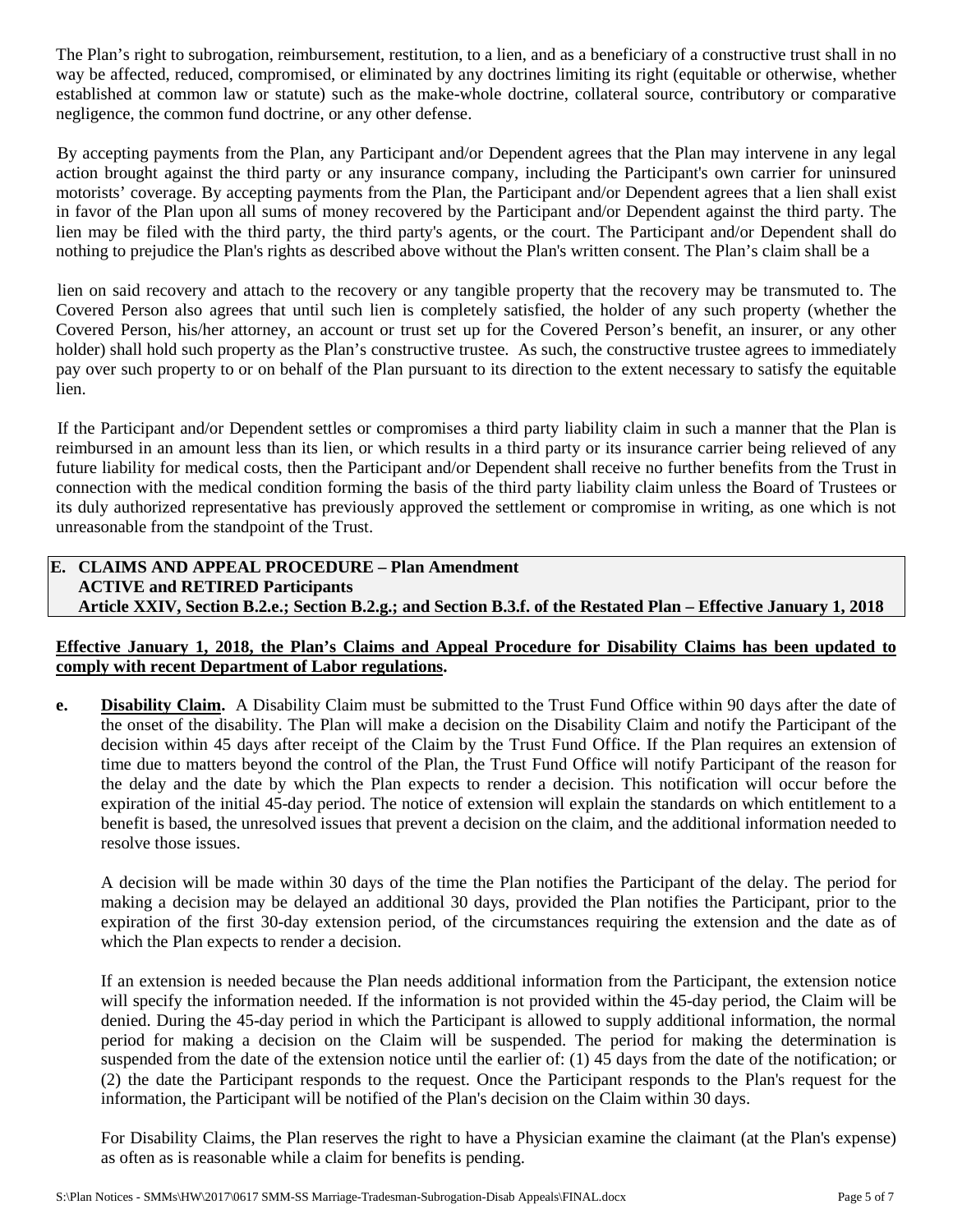Effective January 1, 2018, a retroactive rescission (meaning cancellation or discontinuance) of your disability benefit coverage will be considered an adverse benefit determination that would trigger the Plan's appeal procedures. However, if the retroactive rescission was due to a failure to timely pay required premiums or contributions toward the cost of coverage that would not be considered an adverse benefit determination.

If the Plan has failed to comply with the Claims and Appeal procedure requirements for disability claims, you will not be prohibited from filing suit or seeking court review of a claim denial based on a failure to exhaust the administrative remedies under the Plan unless the violation was the result of a minor error or considered "de minimis." This would mean: (a) non-prejudicial, (b) attributable to good cause or matters beyond the Plan's control, (c) in the context of an ongoing good-faith exchange of information, (d) and not reflective of a pattern or practice of non-compliance by the Plan.

- **g. Notice of Initial Benefit Determination.** The Participant will be provided with written notice of the initial benefit determination. If the determination is an Adverse Benefit Determination, the notice will include:
	- **(1)** The specific reason(s) for the determination;
	- **(2)** Reference to the specific Plan provision(s) on which the determination is based;
	- **(3)** A description of any additional material or information necessary to perfect the Claim and an explanation of why the material or information is necessary;
	- **(4)** A description of the appeal procedures and applicable time limits and a statement of the Participant's right to bring a civil action under ERISA Section 502(a) following the appeal of an Adverse Benefit Determination;
	- **(5)** If an internal rule, guideline or protocol was relied upon in deciding the Claim, a statement that a copy is available upon request at no charge;
	- **(6)** If the determination was based on the absence of Medical Necessity, or because the treatment was Experimental or Investigational, or other similar exclusion, a statement that an explanation of the scientific or clinical judgment for the determination is available upon request at no charge; and
	- **(7)** For Urgent Claims, a description of the expedited review process applicable to Urgent Claims (for Urgent Claims, the notice may be provided orally and followed with written notification).

Effective January 1, 2018, for **Denial of Disability claims,** in addition to the information set forth above, your denial notice will also include the following:

- **(1)** Explanation for: (a) disagreeing with the views of any health care professional who treated you or vocational professionals who evaluated the claim, when you present those views to the Plan (if applicable), (b) disagreeing with the view of medical or vocational experts whose advice was obtained on behalf of the Plan in connection with a claimant's denial, without regard to whether the advice was relied upon in making the benefit determination (if applicable), and (c) disagreeing with the view of any disability determination made by the Social Security Administration (if applicable);
- **(2)** Statement that you have the right to receive, upon request and free of charge, reasonable access to and copies of all relevant documents, records and other information to your claim for benefits;
- **(3)** Statement of your right to present evidence and testimony in support of your claim during the appeal/review process;
- **(4)** Statement that either the specific internal rules, guidelines, protocols, standards or other similar criteria of the Plan relied upon in making the denial or alternatively, a statement that such rules, guidelines, protocols, standards or other similar criteria does not exist;
- **(5)** Statement that on appeal, you will have the right to respond to the denial if the Plan receives new or additional evidence and you will also be provided, free of charge, with any new or additional evidence considered, as soon as it becomes available to the Plan and sufficiently in advance of the date on which the appeal determination notice is required to be provided to you under the Plan's rules. (This will usually be before the next regularly scheduled meeting of the Board of Trustees unless special circumstances requires a further extension of time); and
- **(6)** If applicable, notice will be provided in a culturally and linguistically appropriate manner in the predominant non-English language spoken where you live.

# **3. Appeal Procedures:**

- **f. Content of Appeal Determination Notices.** The determination of an appeal will be provided to the claimant in writing. The notice of a denial of an appeal will include:
	- **(1)** The specific reason(s) for the determination;
	- **(2)** Reference to the specific Plan provision(s) on which the determination is based;